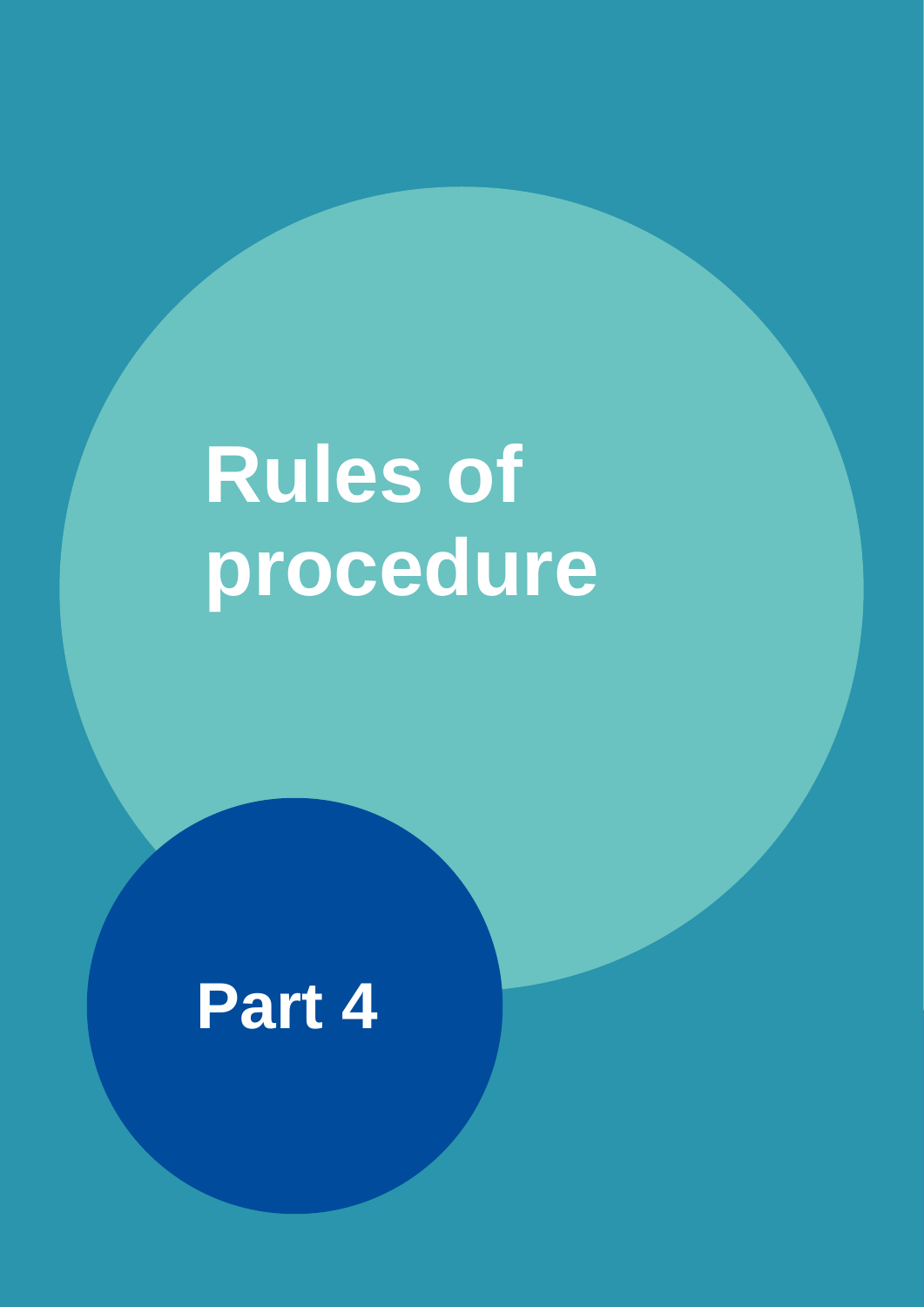[ADVISORY NOTE: All of the Council Rules of Procedure apply to meetings of full Council. They shall apply, where appropriate and with any necessary modification, to the business of and conduct of meetings of the Executive, Committees, Sub-Committees and Panels, with the exception of Rule 14.5 (when a member may speak again).]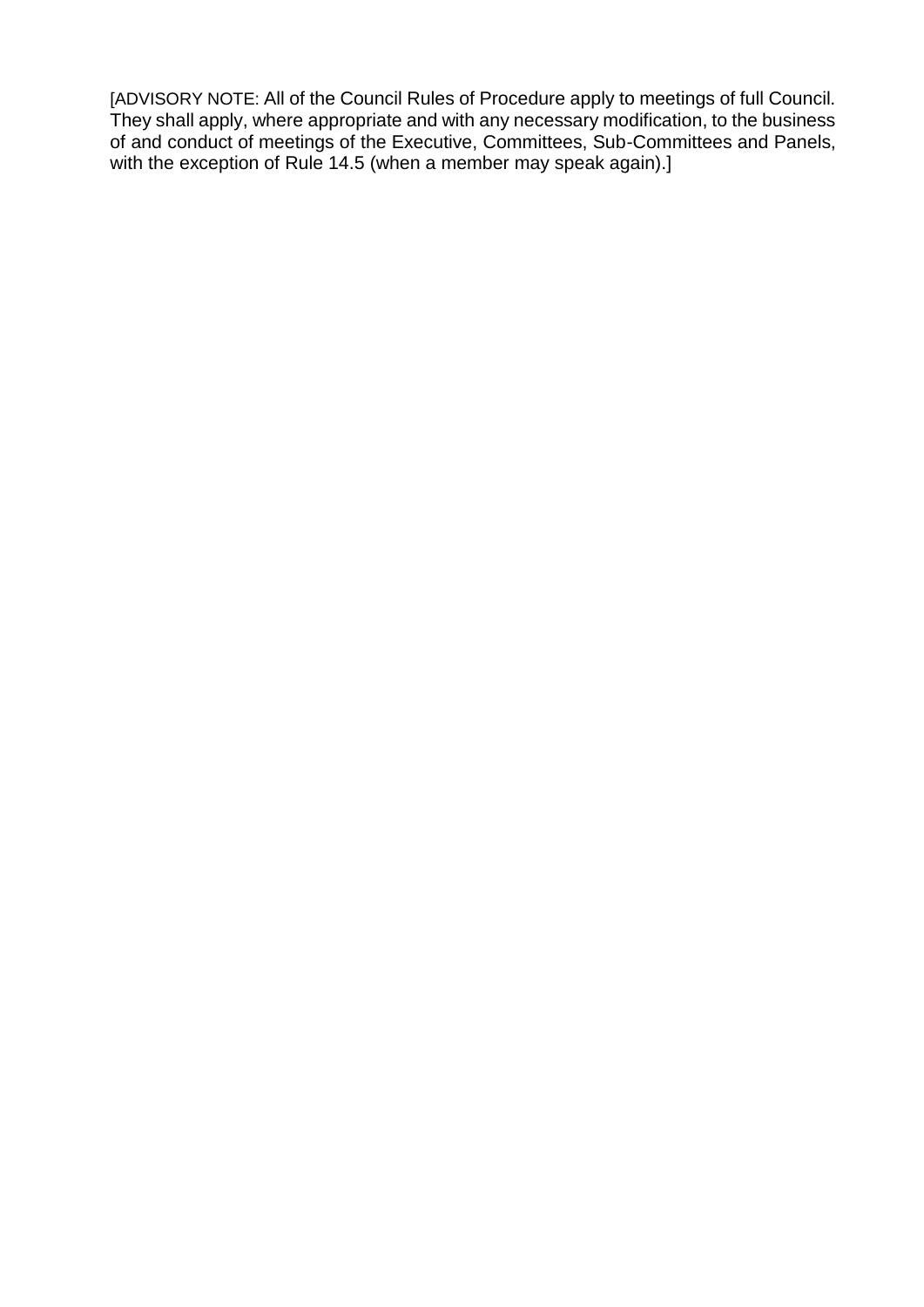# **Part 4 Council Rules of procedure**

- **1. Annual meeting of the Council**
- **2. Ordinary meetings**
- **3. Extraordinary meetings**
- **4. Appointment of substitute members of committees and sub-committees**
- **5. Time and place of meetings**
- **6. Notice of and summons to meetings**
- **7. Chairman of meeting**
- **8. Quorum**
- **9. Adjournment of meeting**
- **10. Questions by the public and Presentation of Petitions**
- **11. Questions by members**
- **12. Notices of Motion**
- **13. Motions without notice**
- **14. Rules of debate**
- **15. Informal Meetings of the Council**
- **16. Previous decisions and motions**
- **17. Voting**
- **18. Minutes**
- **19. Record of attendance**
- **20. Exclusion of public**
- **21. Members' conduct**
- **22. Disturbance by public**
- **23. Rights of Councillors to attend Executive, Committee, Sub-Committees**
- **24. Suspension and amendment of Council Procedure Rules**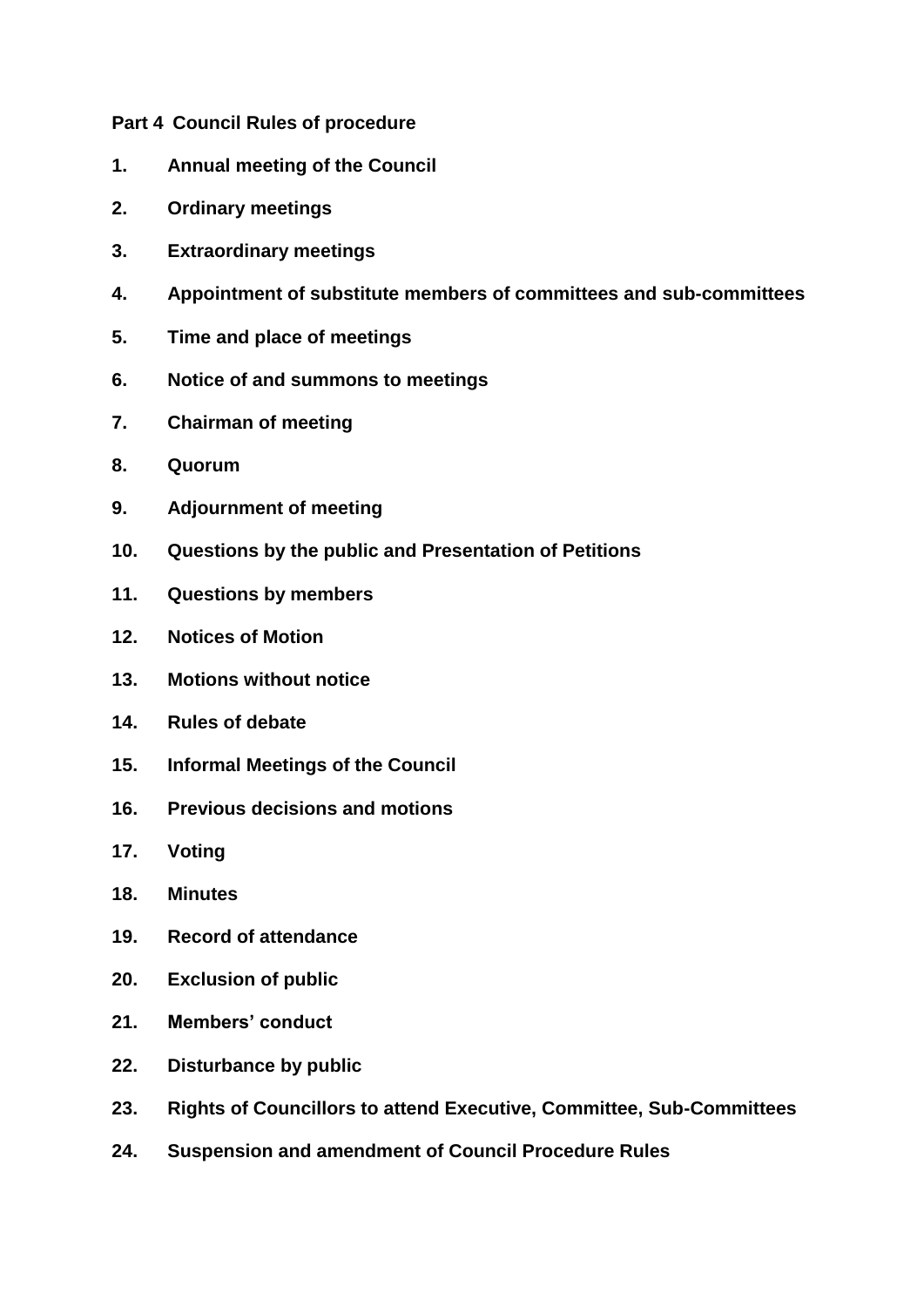# **1.0 ANNUAL MEETING OF THE COUNCIL**

#### **1.1 Timing and business**

#### **Leader and Executive**

In a year when there is an ordinary election of councillors, the annual meeting will take place within 21 days of the retirement of the outgoing councillors. In any other year, the annual meeting will take place in May.

The annual meeting will:

- a. elect a person to preside if the Mayor is not present;
- b. elect the Mayor;
- c. elect the Deputy Mayor;
- d. approve the minutes of the last meeting;
- e. receive any announcements from the Mayor and/or head of the paid service;
- f. elect the Leader for a four year period;
- g. appoint Overview and Scrutiny Committees, a Standards Panel and such other Committees as the Council considers appropriate to deal with matters which are neither reserved to the Council nor are Executive functions (as set out in Part 3 of this Constitution);
- h. agree the scheme of delegation or such part of it as the Constitution determines it is for the Council to agree;
- i. receive a programme of ordinary meetings of the Council for the year; and
- j. consider any business set out in the notice convening the meeting.

#### **1.2 Selection of Councillors on Committees and Outside Bodies**

At the annual meeting, the Council will:

- (i) decide which committees to establish for the municipal year;
- (ii) decide the size and terms of reference for those committees;
- (iii) decide the allocation of seats and substitutes to political groups in accordance with the political balance rules;
- (iv) receive nominations of councillors to serve on each committee;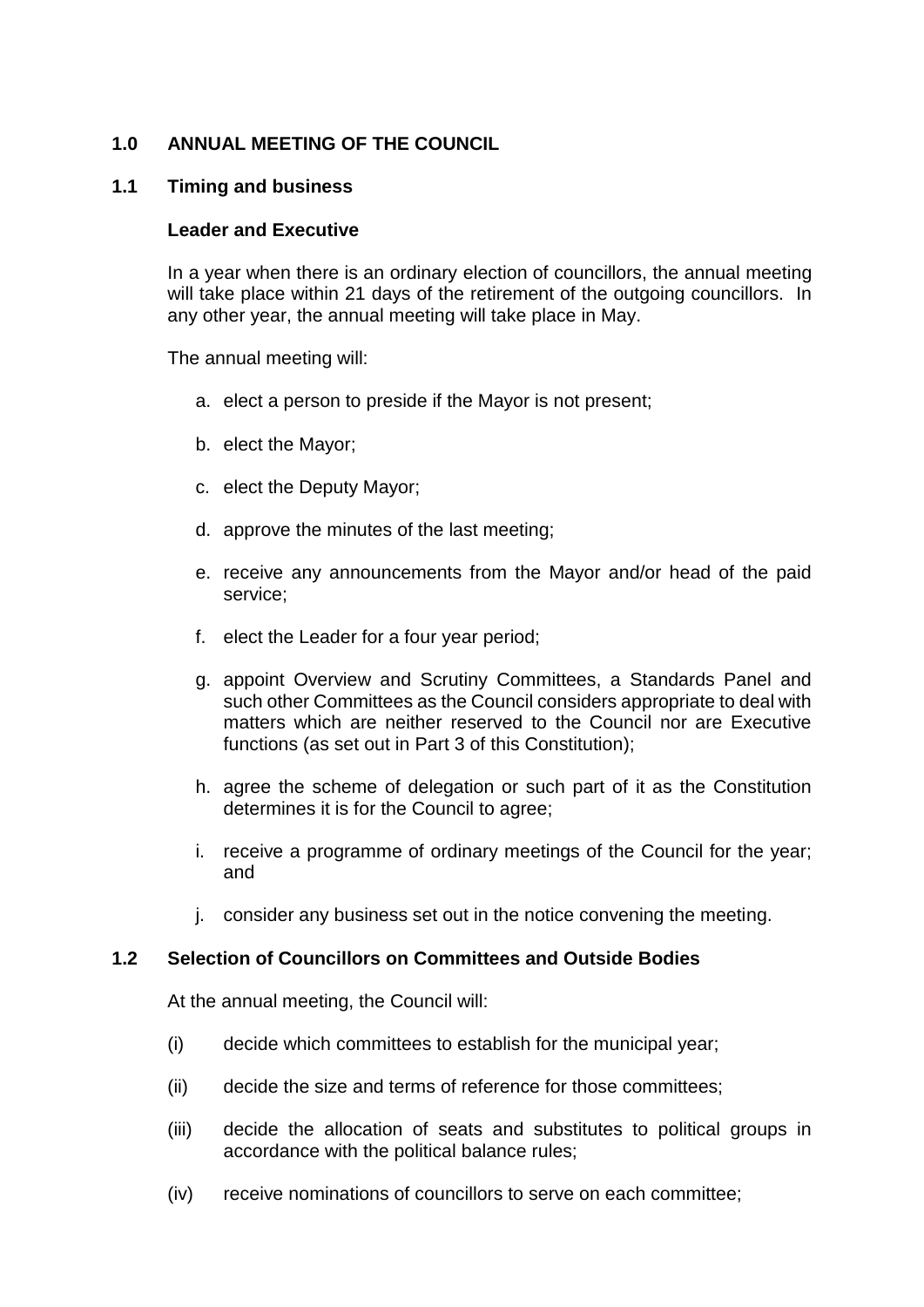(v) appoint to those committees and outside bodies except where appointment to those bodies has been delegated by the Council or is exercisable only by the Executive.

#### **2.0 ORDINARY MEETINGS**

Ordinary meetings of the Council will take place in accordance with a programme decided by the Executive. Ordinary meetings will:

- (i) elect a person, who may not be a member of the Executive, to preside if the Mayor and Deputy Mayor are not present;
- (ii) approve the minutes of the last meeting;
- (iii) receive any declarations of interest from members;
- (iv) receive any announcements from the Mayor, Leader, members of the Executive or the Chief Executive;
- (v) receive petitions and questions from, and provide answers to, the public in relation to matters which in the opinion of the person presiding at the meeting are relevant to the business of the meeting;
- (vi) deal with any business remaining from the last Council meeting;
- (vii) receive reports from the Executive and the Council's Committees and receive questions and answers on any of those reports;
- (viii) receive reports about and receive questions and answers on the business of joint arrangements and external organisations;
- (ix) consider motions; and
- (x) consider any other business specified in the summons to the meeting, including consideration of proposals from the Executive in relation to the Council's budget and policy framework and the annual reports of the Overview and Scrutiny Committees for debate.

# **3.0 EXTRAORDINARY MEETINGS**

#### **3.1 Calling extraordinary meetings**

Those listed below may request the Chief Executive to call Council meetings in addition to ordinary meetings:-

- (i) the Council by resolution;
- (ii) the Mayor;
- (iii) the Monitoring Officer; and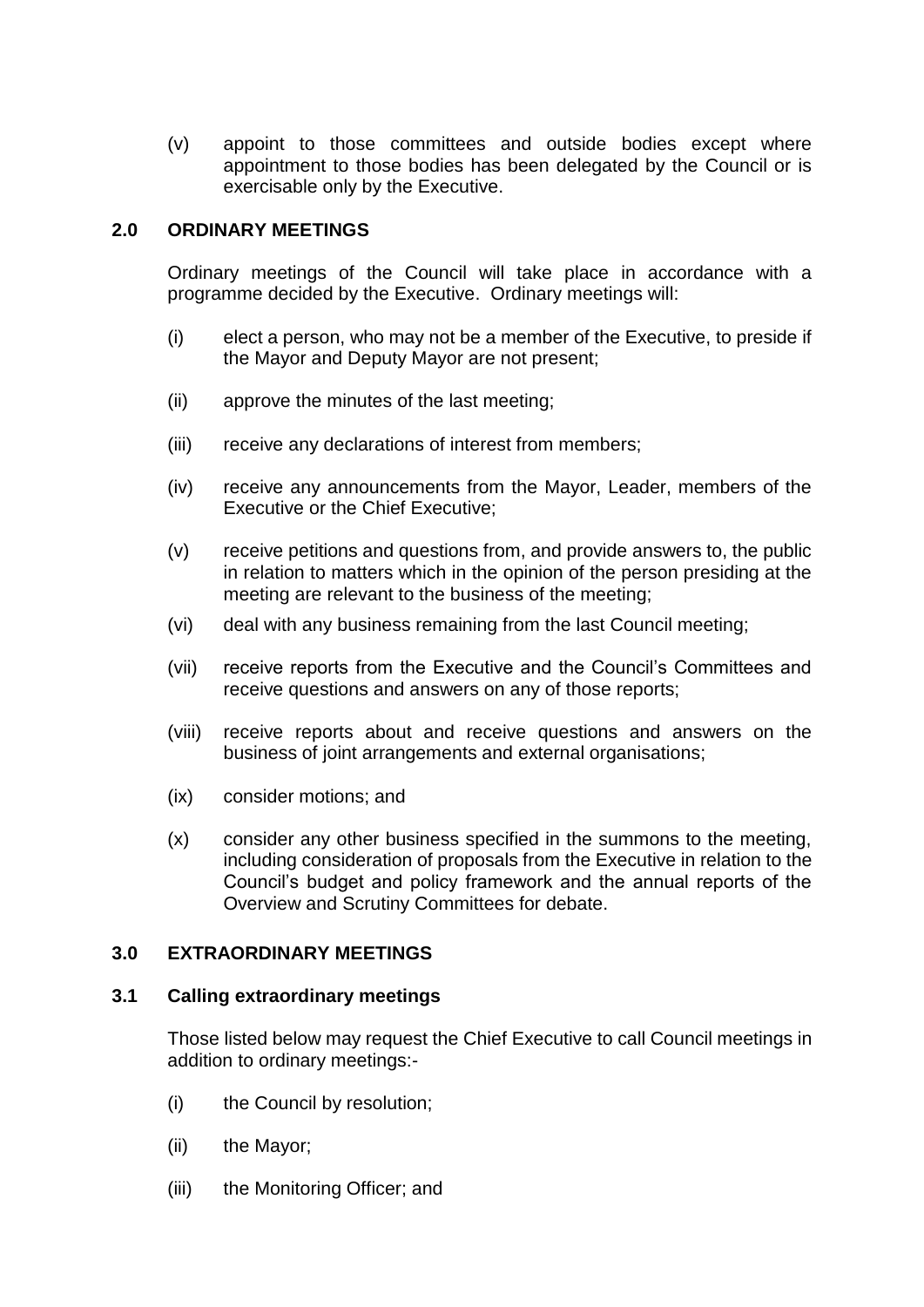(iv) any five members of the Council if they have signed a requisition presented to the Mayor and he/she has refused to call a meeting or has failed to call a meeting within seven days of the presentation of the requisition.

# **4.0 APPOINTMENT OF SUBSTITUTE MEMBERS OF COMMITTEES AND SUB-COMMITTEES**

# **4.1 Allocation**

As well as allocating seats on committees, the Council will allocate seats in the same manner for substitute members.

#### **4.2 Number**

For each committee, the Council will appoint the agreed number of substitutes in respect of each political group in proportion to the number of ordinary seats as that group holds on that committee, Sub-Committee or Panel.

#### **4.3 Powers and duties**

Substitute members will have all the powers and duties of any ordinary member of the committee but will not be able to exercise any special powers or duties exercisable by the person for whom they are substituting.

#### **4.4 Substitution**

The following procedure will apply to the appointment of substitutes when members are not able to attend a meeting of a Committee or Sub-Committee, including in the case of a vacancy:

- (a) The member unable to attend a Committee or Sub-Committee meeting will submit their apologies to the Head of Policy and Governance at least four clear working days in advance of the meeting to enable a substitute to be arranged, if applicable [eg. by the end of Wednesday for a meeting the next Wednesday].
- (b) The Head of Policy and Governance will then approach substitutes from the appropriate political group in the order agreed by the Council or the parent Committee.
- (c) Substitute members must be from the same political group as the member giving the apology, and in the event that no substitute is available, no substitute will be made for that member.
- (d) The Head of Policy and Governance will notify the Committee or Sub-Committee of any substitutions at the start of the meeting.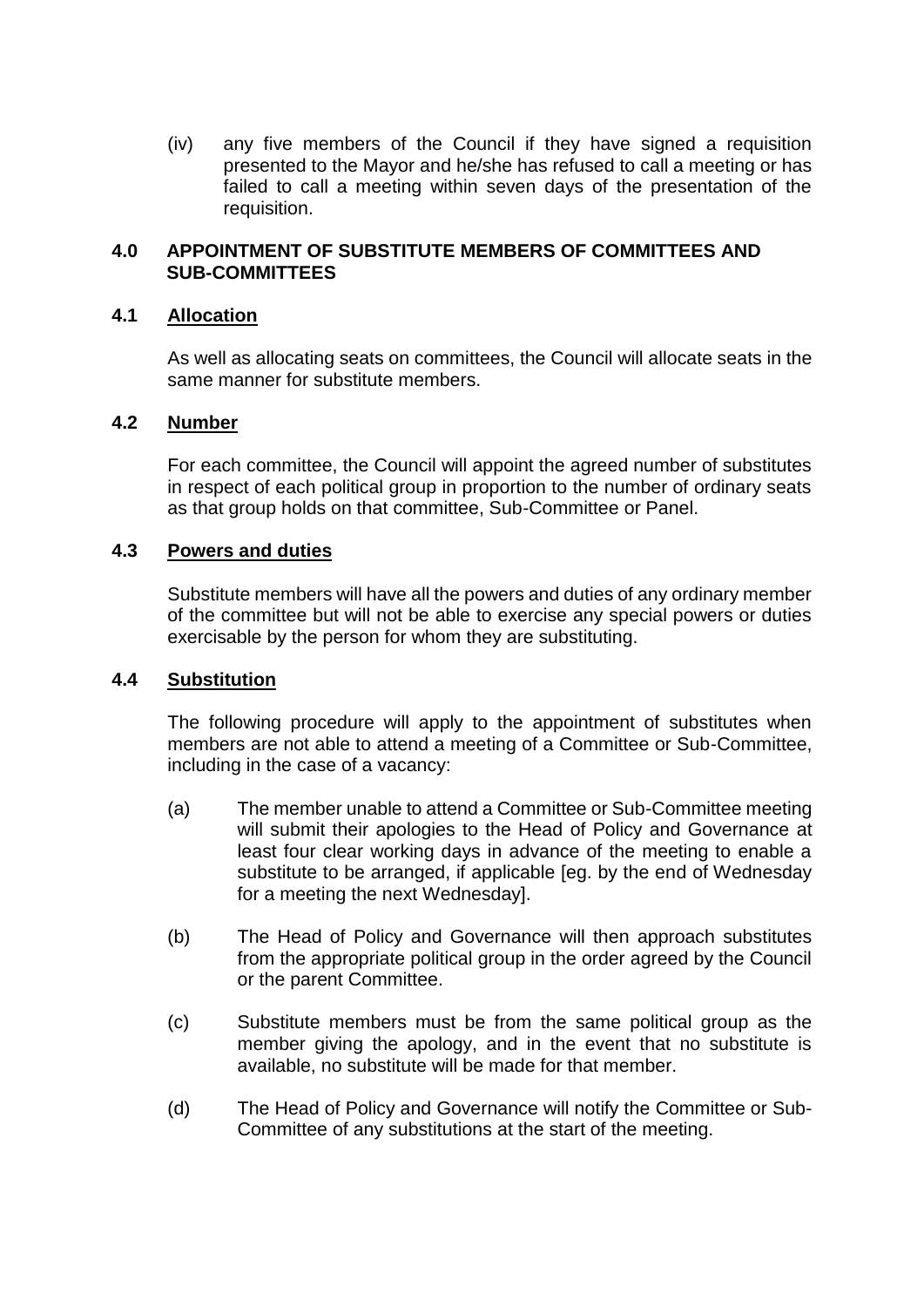- (e) Substitutes shall exercise the full voting rights of a member of a Committee or Sub-Committee when attending a Committee or Sub-Committee meeting.
- (f) For the Joint Planning Committee, all members of the Area Planning Committees who are not already members will be listed as substitutes and a substitute will be called from the same Area Planning Committee as the member giving their apology from the Joint Planning Committee.
- (g) Substitute members shall be eligible for payment of travelling and subsistence allowances.
- (h) Members on substitute lists will be sent the full agenda for meetings.

There are no substitute members appointed to the Audit Committee, Executive and Area Planning Committees.

# **5.0 TIME AND PLACE OF MEETINGS**

The time and place of meetings will be determined by the Head of Policy and Governance and notified in the summons.

# **6.0 NOTICE OF AND SUMMONS TO MEETINGS**

The Chief Executive will give notice to the public of the time and place of any meeting in accordance with the Access to Information Rules. At least five clear working days before a meeting, the Chief Executive will send a summons signed by him or her by post to every member of the Council or leave it at their usual place of residence. The summons will give the date, time and place of each meeting and specify the business to be transacted, and will be accompanied by such reports as are available at the time of despatch.

#### **7.0 CHAIRMAN OF MEETING**

The chairman presiding at the meeting may exercise any power or duty of the Mayor.

#### **8.0 QUORUM**

The quorum of a meeting will be one quarter of the whole number of members (for the Council meeting this means 15 members). During any meeting if the Mayor counts the number of members present and declares there is not a quorum present, then the meeting will adjourn immediately. Remaining business will be considered at a time and date fixed by the Mayor. If he/she does not fix a date, the remaining business will be considered at the next ordinary meeting.

#### **9.0 ADJOURNMENT OF MEETING**

Meetings of the Council should normally finish by 10.00 p.m. but, at a convenient time before then, the Mayor shall put to the meeting the options of: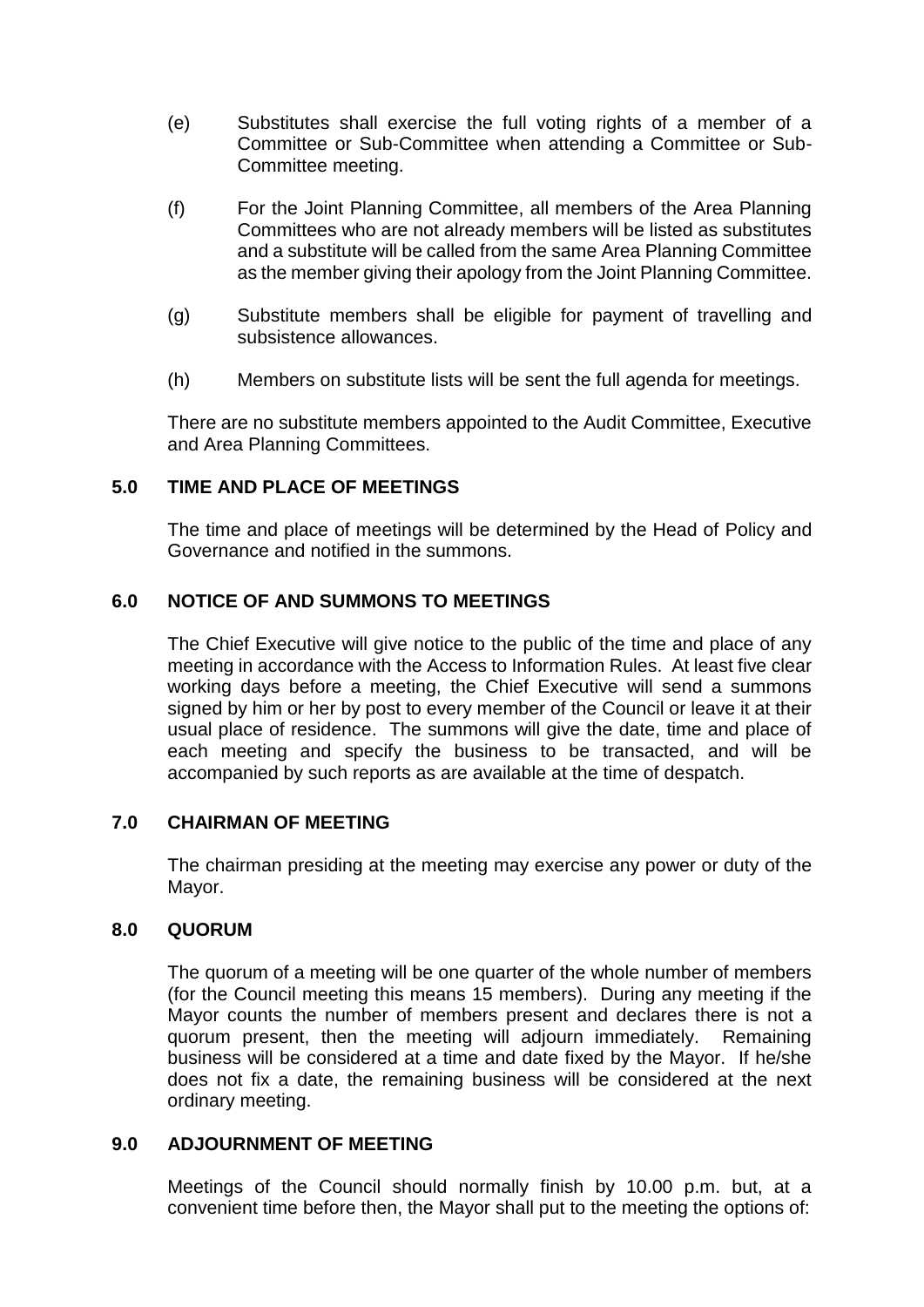- (i) agreeing to a half hour extension to 10.30 p.m., at which time the meeting shall stand adjourned; or
- (ii) continuing the meeting until the Council has concluded its consideration of the Agenda; or
- (iii) adjourning the meeting.

No business other than that set out in the Agenda shall be discussed at any adjourned meeting.

#### **10.0 QUESTIONS BY THE PUBLIC**

#### **10.1 General**

Members of the public who have a legitimate interest in the Borough, by way of work or residency, may ask a question at ordinary meetings of the Council, Executive and Committees. Questions by the public will not be included as an item on agendas for Special or Extraordinary meetings. Questions may be informal or formal.

#### **Informal questions**

- 10.2 Informal questions may be asked of the Executive before the start of ordinary meetings of Full Council and the Executive for up to 15 minutes, including replies. No notice needs to be given.
- 10.3 Questions will be taken in the order in which questioners register with the Democratic Services Officer prior to the start of question time. When read out, each questions must be concluded within 2 minutes. In the event that it is not possible to give a verbal response, a written response will be provided following the meeting.

#### **Formal questions**

#### **10.4 Notice of formal questions**

A formal question may only be submitted if notice has been given by delivering it in writing or by electronic mail to the Head of Policy and Governance no later than close of business (5.00pm), 4 clear working days before the day of the meeting. Each question must give the name and address of the questioner.

# **10.5 Order of questions**

Questions will be listed in the order notice of them was received, except that the Mayor or Chairman may group together similar questions.

#### **10.6 Number of questions**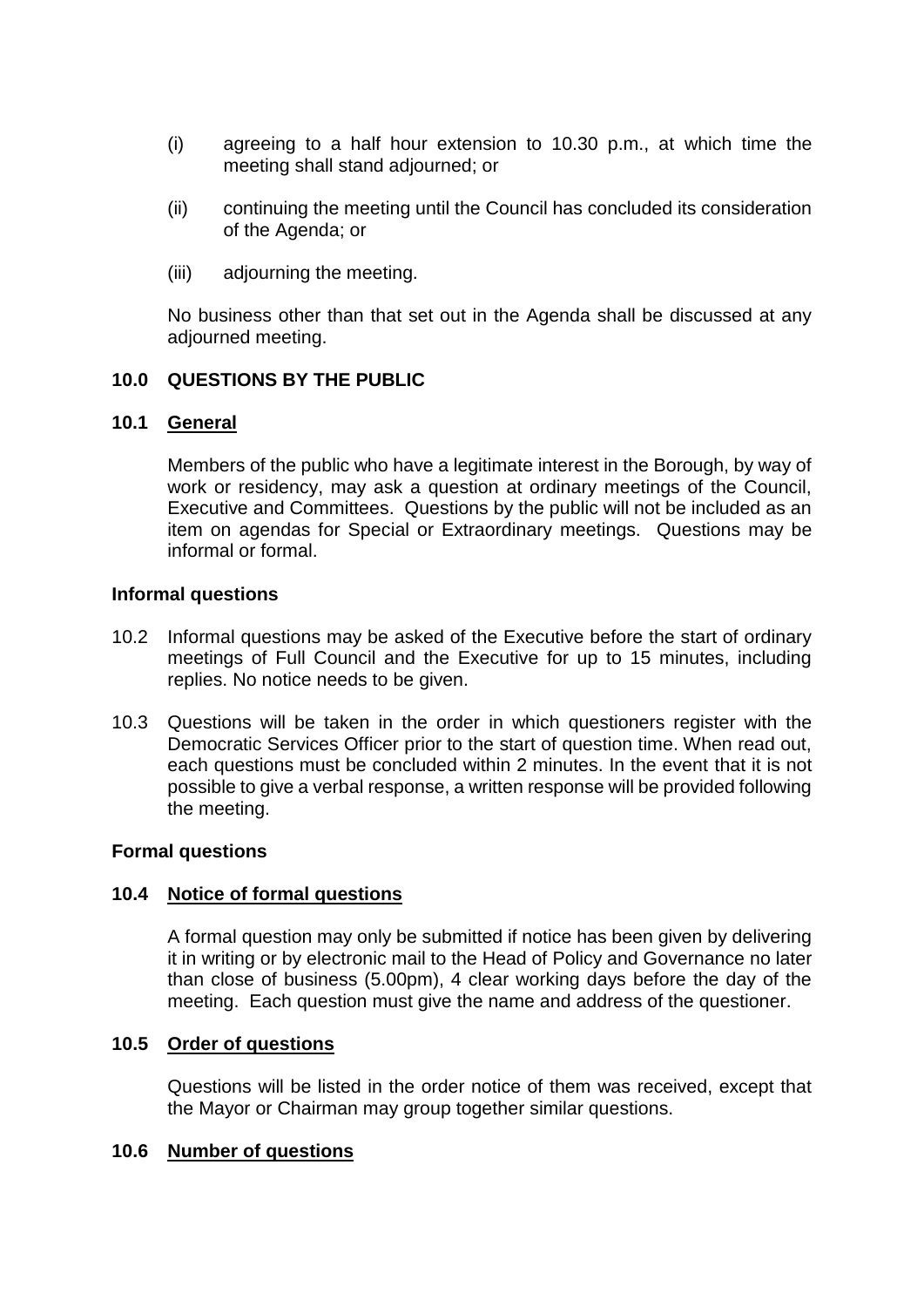At any one meeting no person may submit more than 1 written question and no more than 1 such question may be asked on behalf of one organisation.

# **10.7 Scope of questions**

The Chief Executive may reject a question if it:

- is not a matter in relation to which the Council has powers or duties or which affects the Borough;
- is defamatory, frivolous or offensive;
- is substantially the same as a question which has been put at a meeting of the Council in the past six months;
- requires the disclosure of confidential or exempt information; or
- is not substantially in the form of a question, or the length of the preamble is disproportionate to the question.

#### **10.8 Record of formal questions**

The Chief Executive will immediately send a copy of the question to the Chairman of the Executive and relevant Portfolio Holder. Where the Chief Executive recommends that the question be rejected, reasons for rejection will be stated.

Copies of all questions and answers will be circulated and made available to councillors and the public attending the meeting. All formal questions submitted will receive a prepared answer.

#### **10.9 Reference of question to the Executive or Committee**

Unless the Mayor decides otherwise, no discussion will take place on any question, but any member may move that a matter raised by a question be referred to the Executive or the appropriate named Committee or Sub-Committee. Once seconded, such a motion will be voted on without discussion.

#### **Petitions**

#### **10.10 Presentation of petitions**

Members of the public can submit petitions electronically through the Waverley website or in hard copy addressed to the Chief Executive. The petition will be dealt with in accordance with the Waverley Petition Scheme, a copy of which is attached as **Annexe 1.**

# **11.0 QUESTIONS BY MEMBERS**

# **11.1 On reports of the Executive**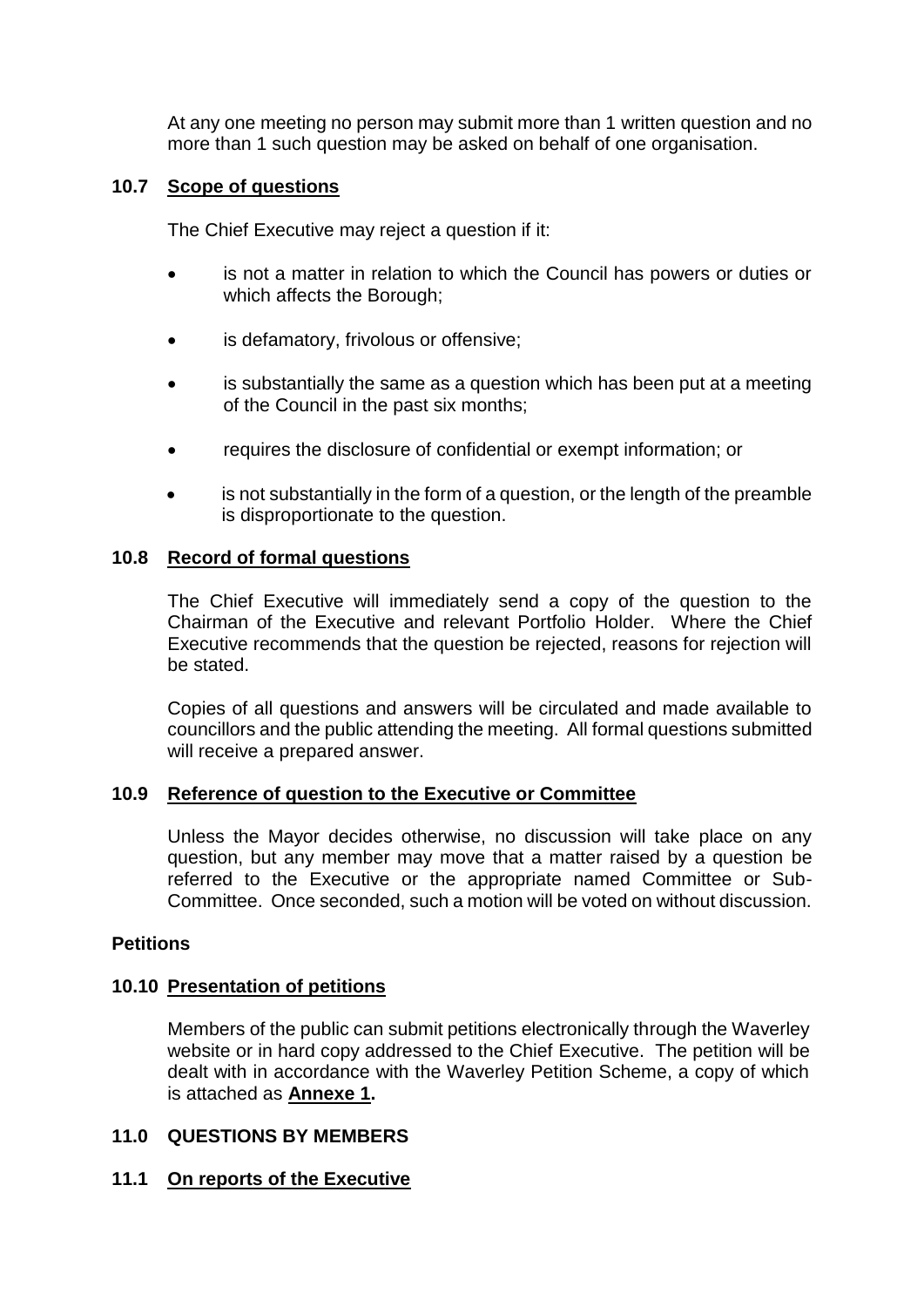A member shall not speak more than once on the same motion or amendment, but the mover of any motion may reply to the debate on the motion, or any amendment thereof, and in his reply shall strictly confine himself to answering statements or arguments made in the course of debate and shall not introduce any new matter into the debate.

# **11.2 Questions on notice at full Council**

Subject to Rule 11.4, a member of the Council may ask:

- the Mayor;
- a member of the Executive;
- the Chairman of any Committee or Sub-Committee

a question on any matter in relation to which the Council has powers or duties or which affects the Borough.

# **11.3 Questions on notice at Committees and Sub-Committees**

Subject to Rule 11.4, any member of the Council may ask the Chairman of it a question on any matter in relation to which the Council has powers or duties or which affects the Borough and which falls within the terms of reference of that Committee or Sub-Committee.

Any question put under this rule shall be read out by the member without comment or elaboration and shall be answered without discussion or further question, but the person to whom a question has been put, if for any reason he is unable to answer at the meeting, may undertake to send a written answer to the member asking the question and to any other member on request.

# **11.4 Notice of questions**

A member may only ask a question under Rule 11.2 or 11.3 if either:

- (a) they have given at least 4 clear working days' notice in writing of the question to the Head of Policy and Governance; or
- (b) the question relates to urgent matters that are not already included on the agenda, they have the consent of the Chairman to whom the question is to be put and the content of the question is given to the Head of Policy and Governance by noon on the day of the meeting.

# **11.5 Response**

An answer may take the form of:

(a) a direct oral answer;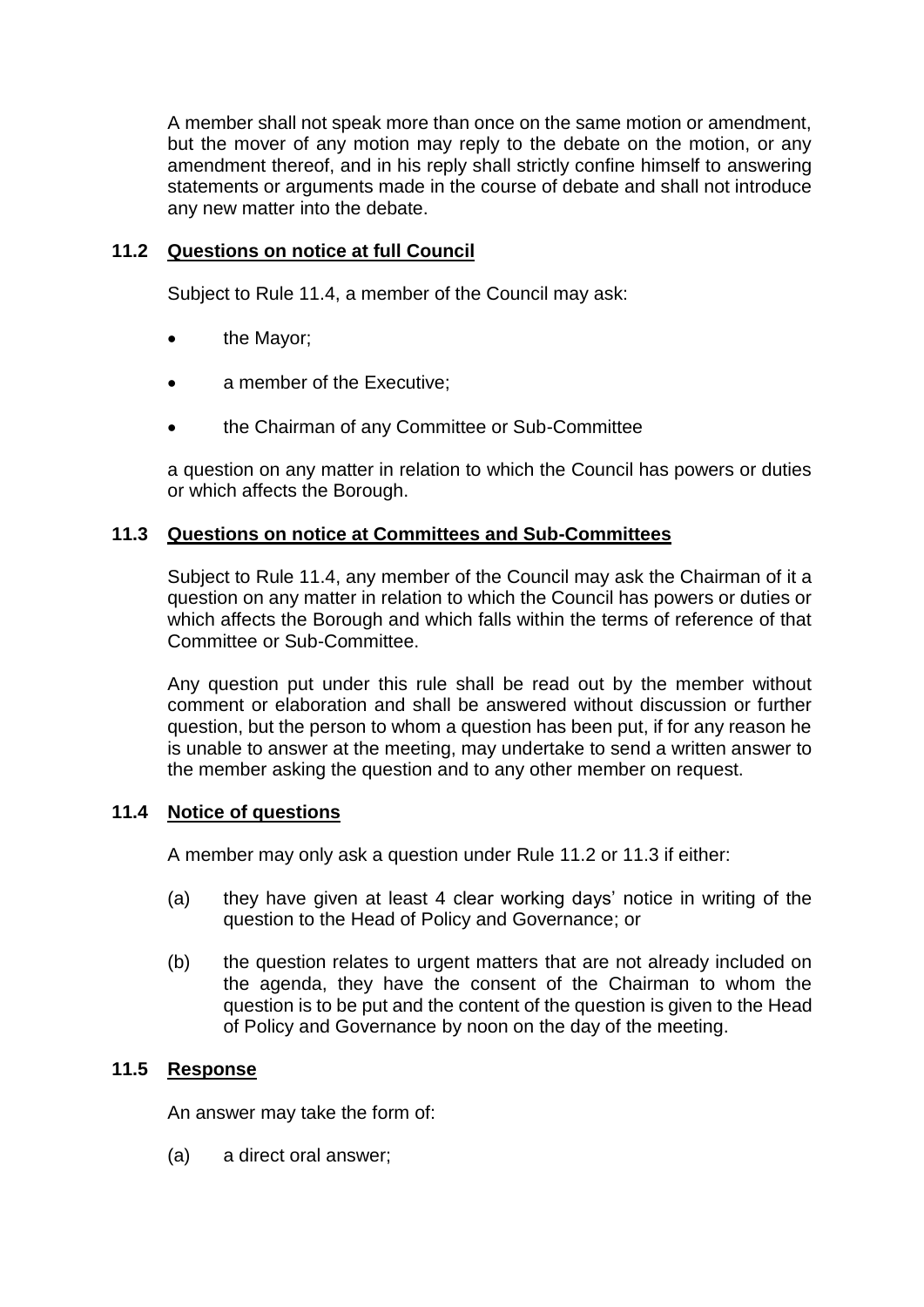- (b) where the desired information is in a publication of the Council or other published work, a reference to that publication; or
- (c) where the reply cannot conveniently be given orally, a written answer circulated later to the questioner.

A record of all questions asked and answers given in accordance with this rule shall be included in the minutes of the proceedings of the Council.

# **12.0 NOTICES OF MOTION**

# **12.1 Notice**

Except for motions which can be moved without notice under Rule 13, written notice of every motion, signed by the member or members of the Council giving the notice, must be delivered to the Head of Policy and Governance at least seven clear working days before the date of the meeting.

#### **12.2 Motion set out in agenda**

Motions for which notice has been given will be listed on the agenda in the order in which notice was received, unless the member giving notice states, in writing, that they propose to move it to a later meeting or withdraw it.

#### **12.3 Scope**

Motions must be about matters for which the Council has a responsibility or which affect the Borough.

- (a) If the subject matter of any motion of which notice has been duly given comes within the province of any Committee or Committees or the Executive (including any relevant Sub-Committees) it shall, upon being moved and seconded, stand referred without further discussion to the Executive, or the relevant Committee or Committees for consideration and report and a statement to this effect shall be included in the summons for the meeting of the Council.
- (b) The Leader of the Council may, if he/she considers it convenient and conducive to the despatch of business, allow the motion to be dealt with at the meeting at which it is brought forward and a statement to this effect shall be included in the summons for the meeting of the Council.
- (c) Where a motion is referred to the Executive or a Committee or Committees (including Sub-Committees) it shall be dealt with in the business of that Committee or Sub-Committee or the Executive. The relevant Committee or the Executive shall set out the wording of the motion in its report to the next ordinary meeting of the Council after its consideration of the motion and shall include in that report its recommendation on the subject matter of the motion. For the avoidance of doubt, discussion on the item in the report of the committee or Executive dealing with the motion shall be upon the recommendation of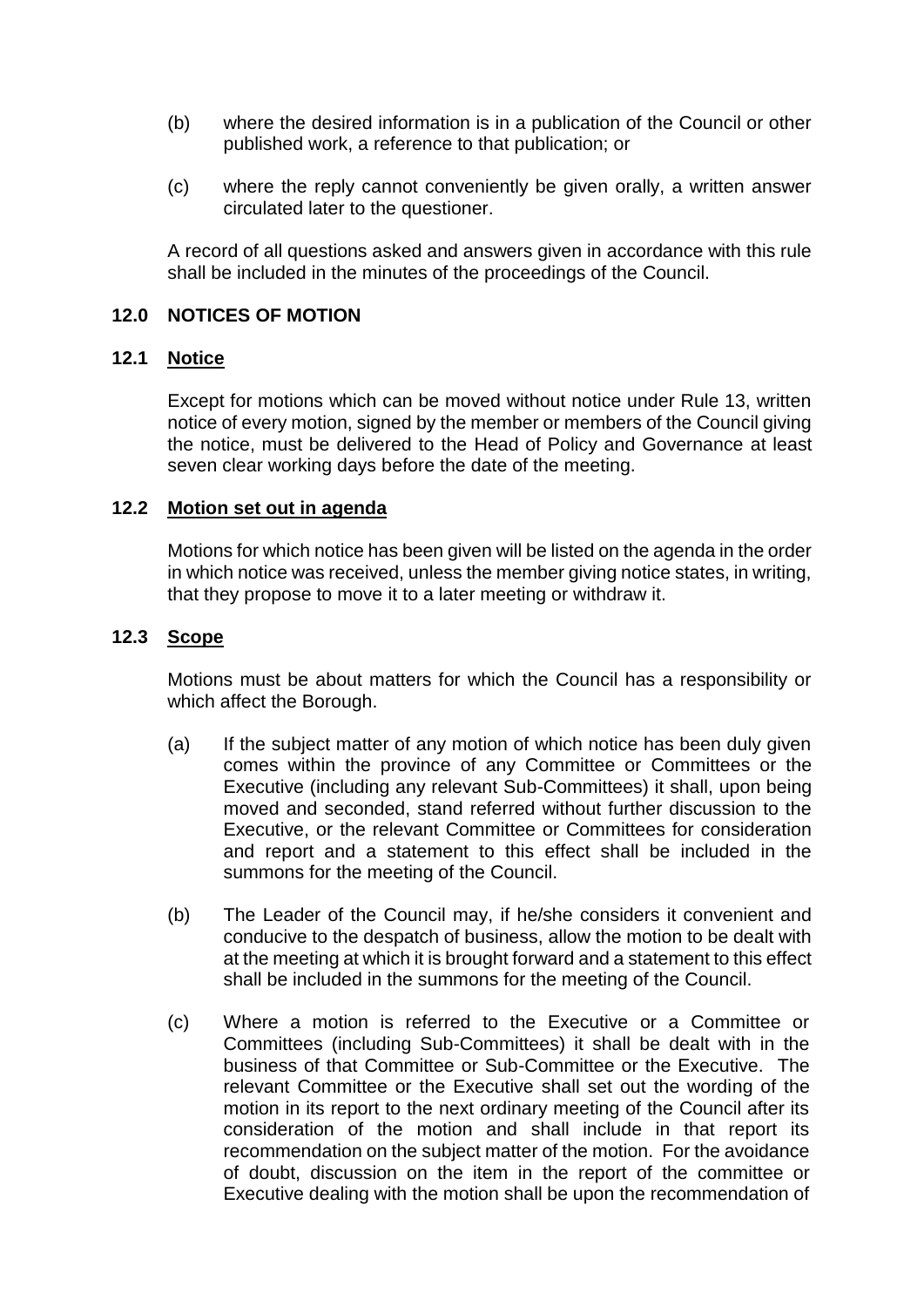the committee and not upon the motion or the wording of the motion itself, but the mover of the motion shall have the right to speak first when the appropriate item in the report of the committee or committees is reached. The mover shall also have the right to reply to points raised during the debate and for this purpose to speak last but one, the final right of reply to remain with the Chairman of the Committee or Executive or other member who has moved the reception of the report.

In the event of the recommendation of the Committee or Sub-Committee not being adopted, the original motion shall become the substantive motion.

# **13.0 MOTIONS WITHOUT NOTICE**

The following motions may be moved without notice:

- (a) to appoint a Chairman of the meeting at which the motion is moved;
- (b) motions in relation to the accuracy of the minutes;
- (c) to change the order of business in the agenda;
- (d) remission of business to a Committee or the Executive;
- (e) to refer a matter to an appropriate body or individual;
- (f) to appoint a Committee or member where the need arises from an item on the summons for the meeting;
- (g) to receive minutes or to adopt recommendations of committees or officers and any resolutions following from them;
- (h) to withdraw a motion;
- (i) to amend a motion;
- (j) to proceed to the next business;
- (k) that the question be now put;
- (l) to adjourn a debate;
- (m) to adjourn a meeting;
- (n) that the meeting continue beyond 10.00 p.m. (if rule 9 is used);
- (o) to suspend procedure rule 14.4, for which reasons must be given;
- (p) to exclude the public and press in accordance with the Access to Information Rules;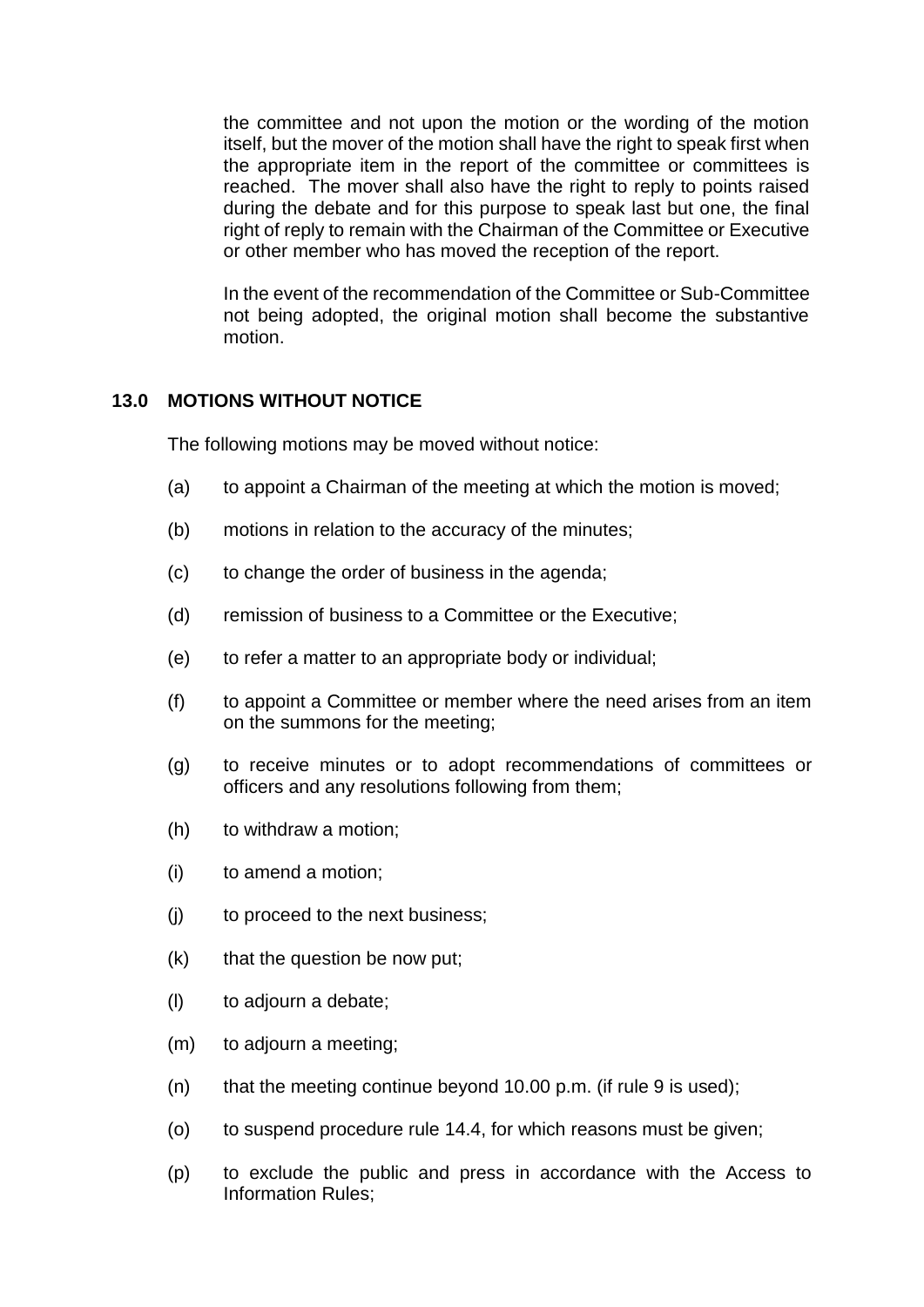- (q) to not hear further a member named under Rule 21.3 or to exclude them from the meeting under Rule 21.4; and
- (r) to give the consent of the Council where its consent is required by this Constitution.

#### **14.0 RULES OF DEBATE**

#### **14.1 No speeches until motion seconded**

No speeches may be made after the mover has moved a proposal and explained the purpose of it until the motion has been seconded.

#### **14.2 Right to require motion in writing**

Unless notice of the motion has already been given, the Mayor will require it to be written down and handed to him/her before it is discussed.

#### **14.3 Seconder's speech**

When seconding a motion or amendment, a member may reserve their speech until later in the debate.

#### **14.4 Content and length of speeches**

Speeches must be directed to the question under discussion or to a personal explanation or point of order. No speech may exceed four minutes without the consent of the Mayor, except in the case of proposers of a motion or an amendment, or those having a right of reply when they may not exceed six minutes. There shall be no time limit for the Leader of the Council in moving the Budget at the Council Tax setting meeting. The Finance Portfolio Holder, the Leader of the Principal Opposition Group and the Leader of any other Opposition Group with 5 or more members should have up to 10 minutes each.

#### **14.5 When a member may speak again**

A member who has spoken on a motion may not speak again whilst it is the subject of debate, except:

- (a) to speak once on an amendment moved by another member;
- (b) to move a further amendment if the motion has been amended since he/she last spoke;
- (c) if his/her first speech was on an amendment moved by another member, to speak on the main issue (whether or not the amendment on which he/she spoke was carried);
- (d) in exercise of a right of reply;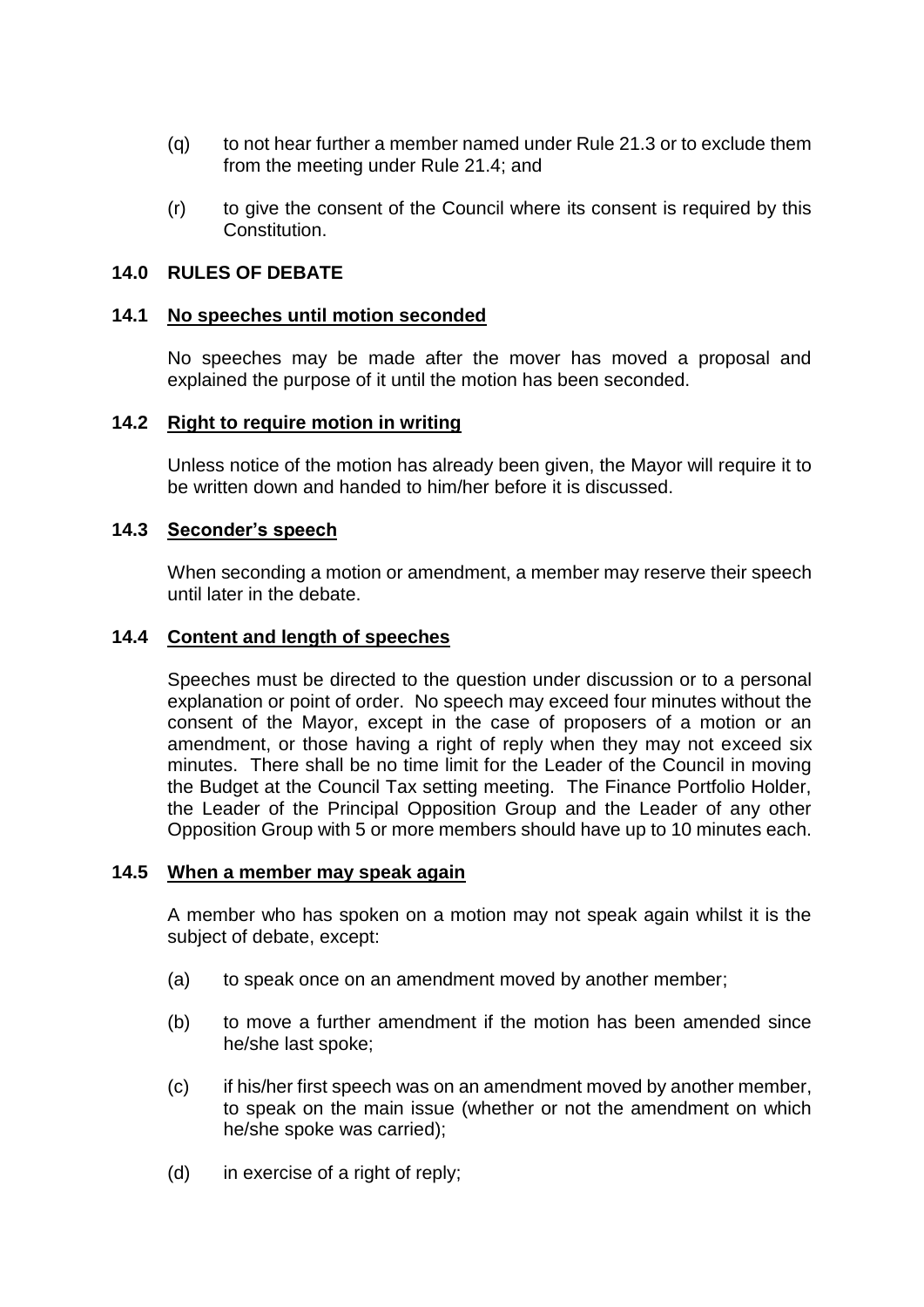- (e) on a point of order; and
- (f) by way of personal explanation.

#### **14.6 Amendments to motions**

- (a) An amendment to a motion must be relevant to the motion and will either be:
	- (i) to refer the matter to the Executive or a Committee for consideration or reconsideration;
	- (ii) to leave out words;
	- (iii) to leave out words and insert or add others; or
	- (iv) to insert or add words.

as long as the effect of (ii) to (iv) is not to negate the motion.

- (b) Only one amendment may be moved and discussed at any one time. No further amendment may be moved until the amendment under discussion has been disposed of, unless in the opinion of the Mayor this would help the Council conduct its business. Where the Mayor so permits this, they may be discussed (but not voted on) together.
- (c) If an amendment be lost, other amendments may be moved on the original motion. If an amendment be carried, other than one to refer the subject of debate to a Committee or the Executive for consideration or reconsideration, the motion or recommendation as amended shall take the place of the original motion or recommendation and shall become the motion or recommendation upon which any further amendment may be moved.
- (d) After an amendment has been carried, the Mayor will read out the amended motion before accepting any further amendments, or if there are none, put it to the vote.

# **14.7 Alteration of motion**

- (a) A member may alter a motion of which he/she has given notice with the consent of the meeting. The meeting's consent will be signified without discussion.
- (b) A member may alter a motion which he/she has moved without notice with the consent of both the meeting and the seconder. The meeting's consent will be signified without discussion.
- (c) Only alterations which could be made as an amendment may be made.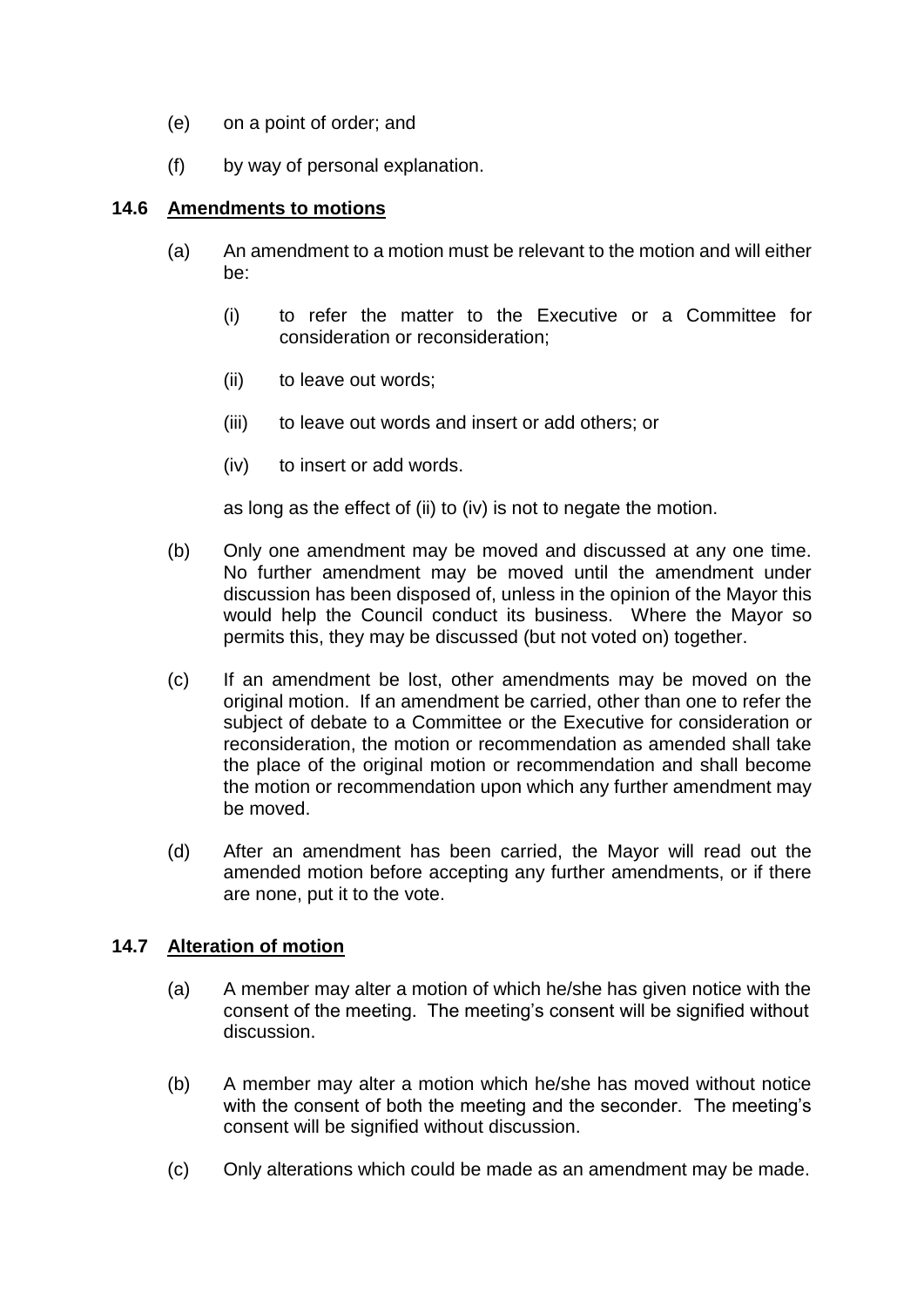# **14.8 Withdrawal of motion**

A member may withdraw a motion which he/she has moved with the consent of the seconder and the Council. The meeting's consent will be signified without discussion. No member may speak on the motion after the mover has asked permission to withdraw it unless permission is refused.

# **14.9 Right of reply**

- (a) The mover of a motion has a right to reply at the end of the debate on the motion, immediately before it is put to the vote.
- (b) If an amendment is moved, the mover of the amendment has the right of reply at the close of the debate on the amendment and to speak last but one for that purpose, the final right of reply to remain with the mover of the original motion.
- (c) In exercising his right of reply, a Member shall strictly confine himself to answering statements or arguments made in the course of debate and shall not introduce any new material.

# **14.10 Motions which may be moved during debate**

When a motion is under debate, no other motion may be moved except the following procedural motions:

- (a) to withdraw a motion;
- (b) to amend a motion;
- (c) to proceed to the next business;
- (d) that the question be now put;
- (e) to adjourn a debate;
- (f) to adjourn a meeting;
- $(q)$  that the meeting continue beyond 10.00 p.m. if Rule 9 is used;
- (h) to exclude the public and press in accordance with the Access to Information Rules; and
- (i) to not hear further a member named under Rule 21.3 or to exclude them from the meeting under Rule 21.4.

# **14.11 Closure motions**

(a) A member may move, without comment, the following motions at the end of a speech of another member: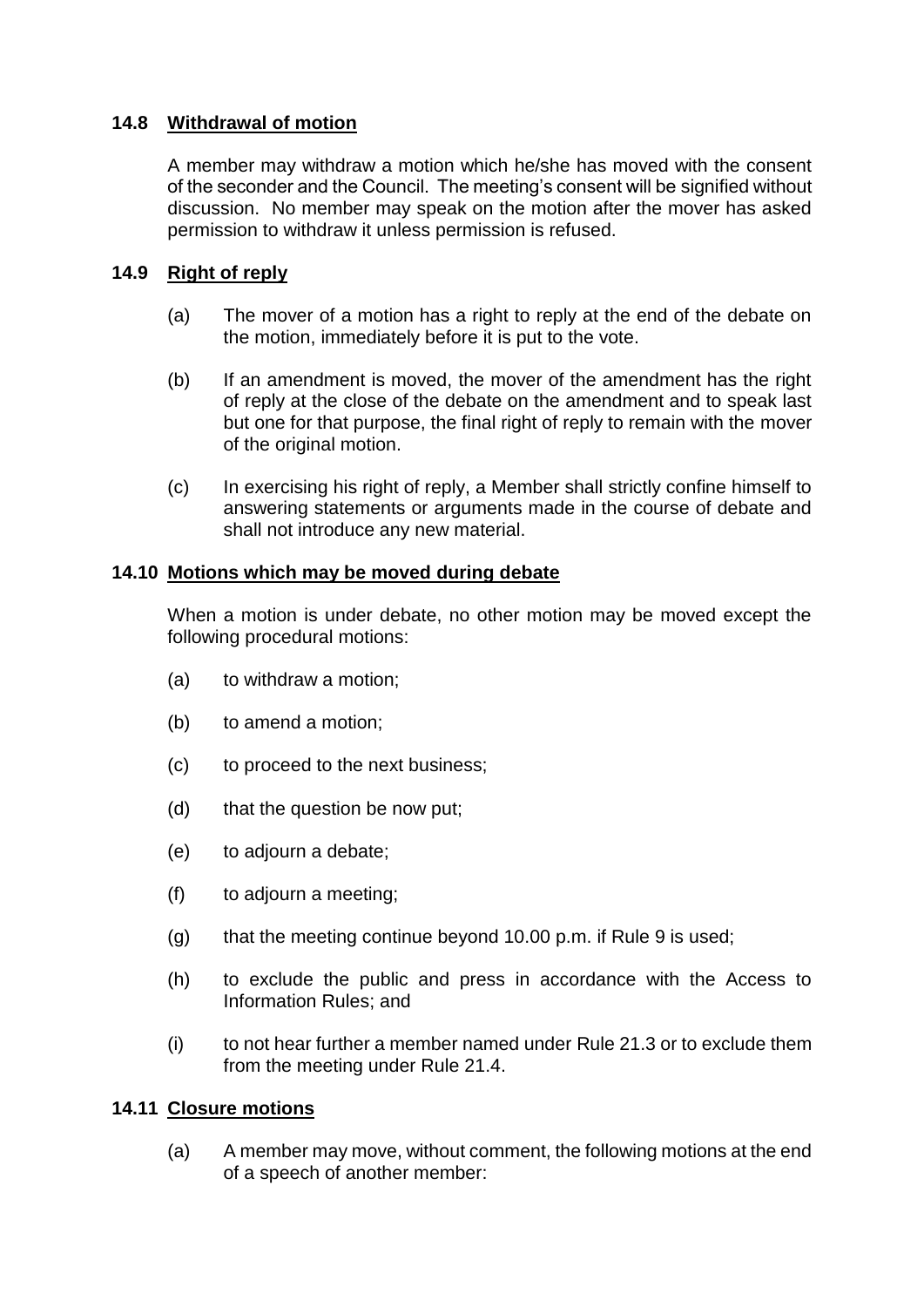- (i) to proceed to the next business;
- (ii) that the question be now put;
- (iii) to adjourn a debate; or
- (iv) to adjourn a meeting.

#### (b) on a motion to proceed to next business

The Mayor shall first put that formal motion to the vote without discussion and if it is passed then the Council shall immediately proceed to the next item of business which shall, in the case of a report of a Committee, be the next item on that report and any motions or amendments relating to such item then before the Council shall be deemed to be lost.

#### (c) on a motion that the question be now put

If a motion that the question be now put is seconded and the Mayor thinks the item has been sufficiently discussed, he/she will put the procedural motion to the vote. If it is passed, he/she will give the mover of the original motion a right of reply before putting his/her motion to the vote.

(d) on a motion to adjourn the debate or the meeting

If a motion to adjourn the debate or to adjourn the meeting is seconded and the Mayor thinks the item has not been sufficiently discussed and cannot reasonably be so discussed on that occasion, he/she will put the procedural motion to the vote without giving the mover of the original motion the right of reply.

# **14.12 Point of order**

A member may raise a point of order at any time. The Mayor will hear them immediately. A point of order may only relate to an alleged breach of these Council Rules of Procedure or the law. The member must indicate the rule or law and the way in which he/she considers it has been broken. The ruling of the Mayor on the matter will be final and shall not be open to discussion.

# **14.13 Personal explanation**

A member may make a point of personal explanation at any time. A personal explanation may only relate to some material part of an earlier speech by the member which may appear to have been misunderstood in the present debate. The ruling of the Mayor on the admissibility of a personal explanation will be final and shall not be open to discussion.

# **14.14 Statements/Questions on Part II of Executive or Committee Minutes**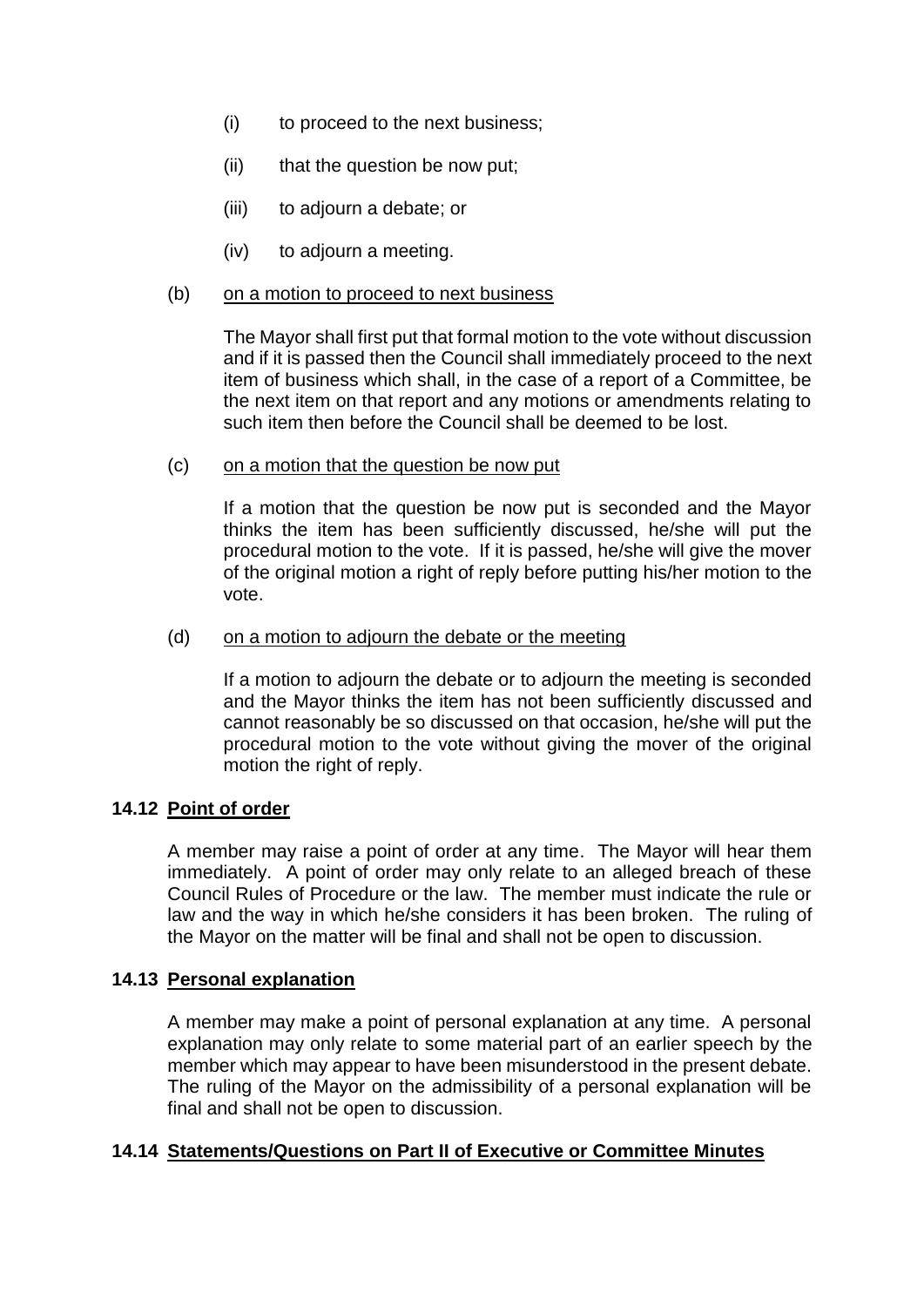There shall be no debate on any item contained in Part II of the minutes of the Executive or Committee, but Members may give notice in writing, e-mail or telephone message to the Head of Policy and Governance by noon on the day of the meeting, of a statement or question, and give details of any question.

When a Member or Members of the Executive give(s) notice to speak on any item of the Executive minutes, they shall be heard before any other member of the Council.

Members of the Executive may not bring forward new information under this procedure. Any information which is included in such a statement or question and which has not previously been formally presented to the Council shall be the subject of a report to the next meeting of the Executive, or where appropriate the relevant regulatory Committee.

The Chairman of the Executive or Committee, or person moving the minutes, shall have a right to make a statement or give an answer in reply.

The Leader may choose to delegate his/her response to the appropriate portfolio holder.

The Member making the statement or asking the question shall have the right to put one supplementary question directly relevant to the reply to the original question put by him. This can be responded to immediately or by a written reply but, there shall be no further debate on this matter.

# **15.0 INFORMAL MEETINGS OF THE COUNCIL**

#### **15.1 Calling of debate**

The Leader may call a state of the Borough debate annually on a date and in a form to be agreed with the Mayor.

#### **15.2 Form of debate**

The Leader will decide the form of the debate with the aim of enabling the widest possible public involvement and publicity. This may include holding workshops and other events prior to or during the state of the Borough debate.

#### **15.3 Chairing of debate**

The debate will be chaired by the Mayor.

# **15.4 Results of debate**

The results of the debate will be:

(i) disseminated as widely as possible within the community and to agencies and organisations in the area; and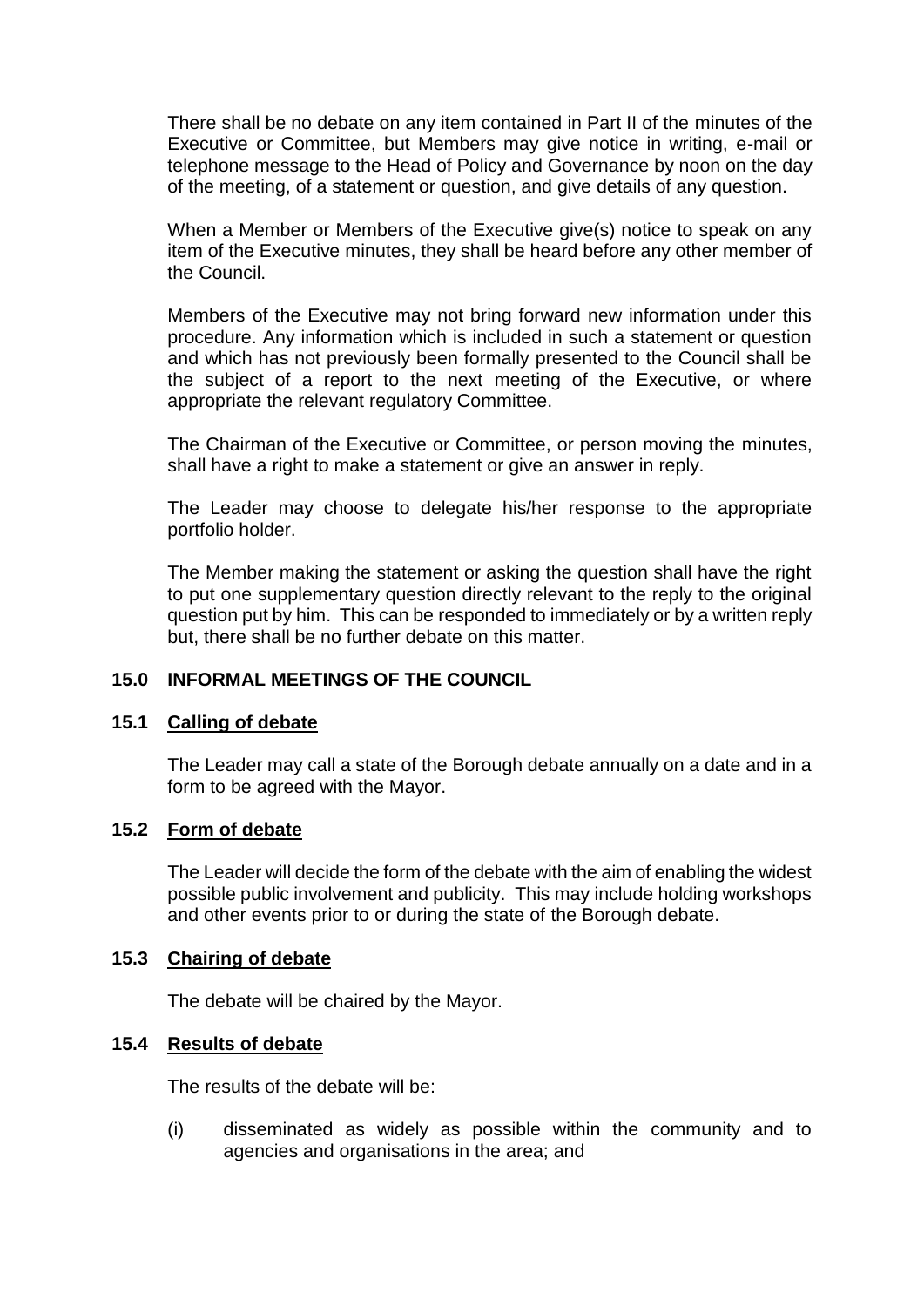(ii) considered by the leader in proposing the budget and policy framework to the Council for the coming year.

# **15.5 Other Informal Council Meetings**

- (i) Informal meetings of Councillors may be called at any time by the Mayor subject to compliance with Section 100B of the Local Government Act 1972 by giving each member notice thereof, such notice specifying the business to be debated thereat, not less than seven clear working days before the date of the meeting.
- (ii) At a meeting called in pursuance of this Procedure Rule
	- (a) these Procedure Rules, with the exception of Procedure Rules 15.5 and 2(i), shall have no effect
	- (b) no business other than that specified in the notice of the meeting shall be discussed
	- (c) no formal resolutions shall be passed
	- (d) no speech shall exceed five minutes in duration
	- (e) the debate shall be limited to a duration of 1  $\frac{1}{2}$  hours unless in the opinion of the Mayor this time is insufficient for the purposes of the debate and such longer time as the Mayor may decide shall be allowed.
- (iii) A meeting called in pursuance of this Procedure Rule shall be an approved duty for the purposes of payment of travel and subsistence allowances.

# **16.0 PREVIOUS DECISIONS AND MOTIONS**

# **16.1 Motion to rescind a previous decision**

A motion or amendment to rescind a decision made at a meeting of Council within the past six months cannot be moved unless the notice of motion is signed by at least 15 members.

# **16.2 Motion similar to one previously rejected**

A motion or amendment in similar terms to one that has been rejected at a meeting of Council in the past six months cannot be moved unless the notice of motion or amendment is signed by at least 15 members. Once the motion or amendment is dealt with, no one can propose a similar motion or amendment for six months, provided that this Procedure Rule shall not apply to any matter coming before the Council as a result of a recommendation of a Committee or the Executive.

# **17.0 VOTING**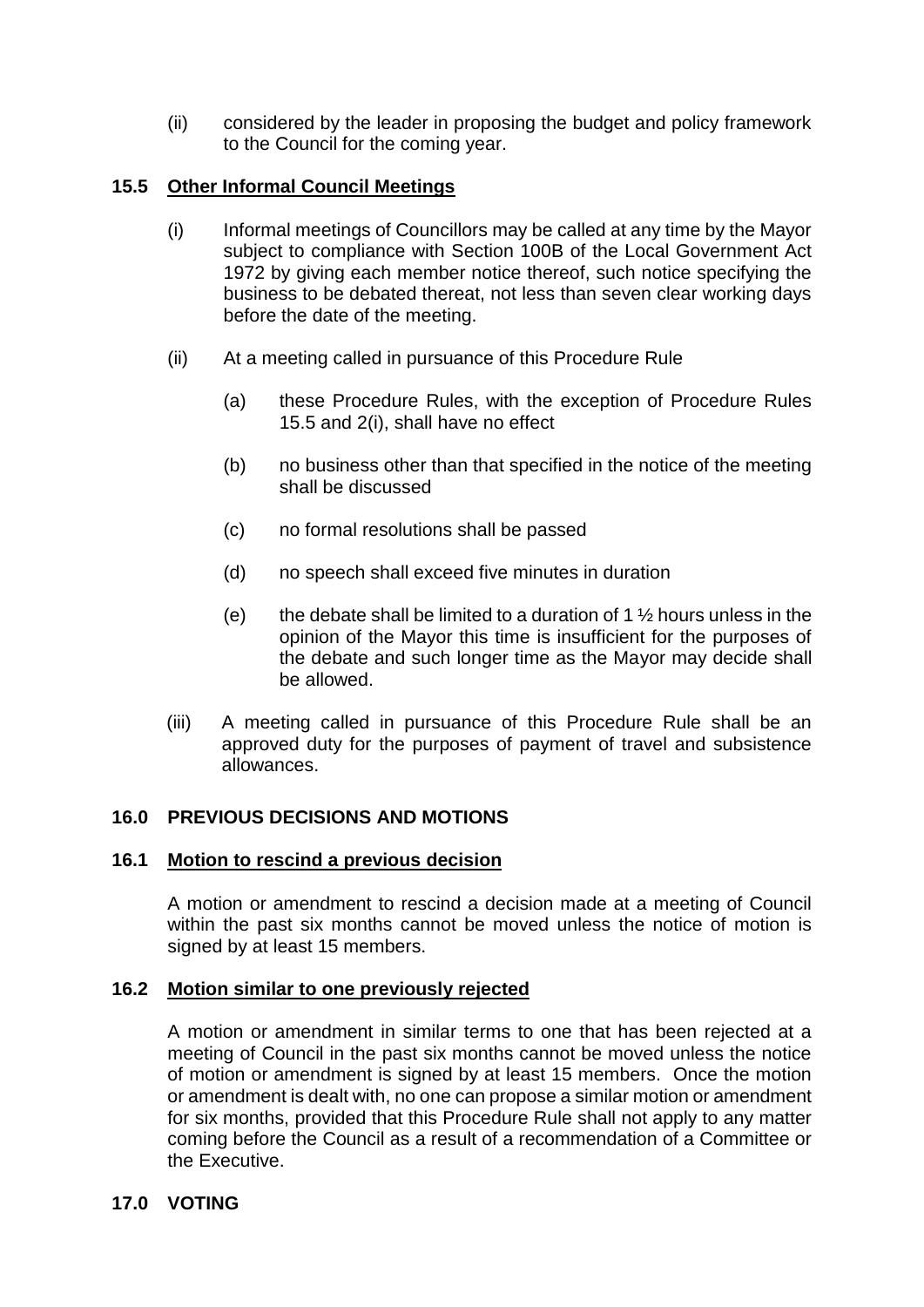# **17.1 Majority**

Unless this Constitution provides otherwise, any matter will be decided by a simple majority of those members voting and present in the room at the time the question was put.

# **17.2 Mayor's casting vote**

If there are equal numbers of votes for and against, the Mayor will have a second or casting vote. There will be no restriction on how the Mayor chooses to exercise a casting vote. Where the Mayor has not used his second or casting vote to produce a majority in favour of or against the proposition, then in such case the proposition shall be deemed to be lost for want of a majority.

# **17.3 Show of hands**

Unless a recorded vote is demanded under Rule 17.4, the Mayor will take the vote by show of hands, or if there is no dissent, by the affirmation of the meeting. The Mayor will announce the numerical result immediately the result is known.

# **17.4 Recorded vote**

If a member, supported by five others present at the meeting, demands it, the names for and against the motion or amendment or abstaining from voting will be taken down in writing and entered into the minutes.

A recorded vote will be taken at budget-setting Council meetings.

# **17.5 Right to require individual vote to be recorded**

Where any member requests it immediately after the vote is taken, their vote will be so recorded in the minutes to show whether they voted for or against the motion or abstained from voting.

# **17.6 Voting on appointments**

If there are more than two people nominated for any position to be filled and there is not an absolute majority of votes in favour of one person, then the name of the person with the least number of votes will be taken off the list and a new vote taken. The process will continue until there is an absolute majority of votes for one person.

# **17.7 Electronic Voting**

Any voting referred to in PR 17 may be conducted using any electronic voting system available in the Council Chamber.

# **18.0 MINUTES**

# **18.1 Signing the minutes**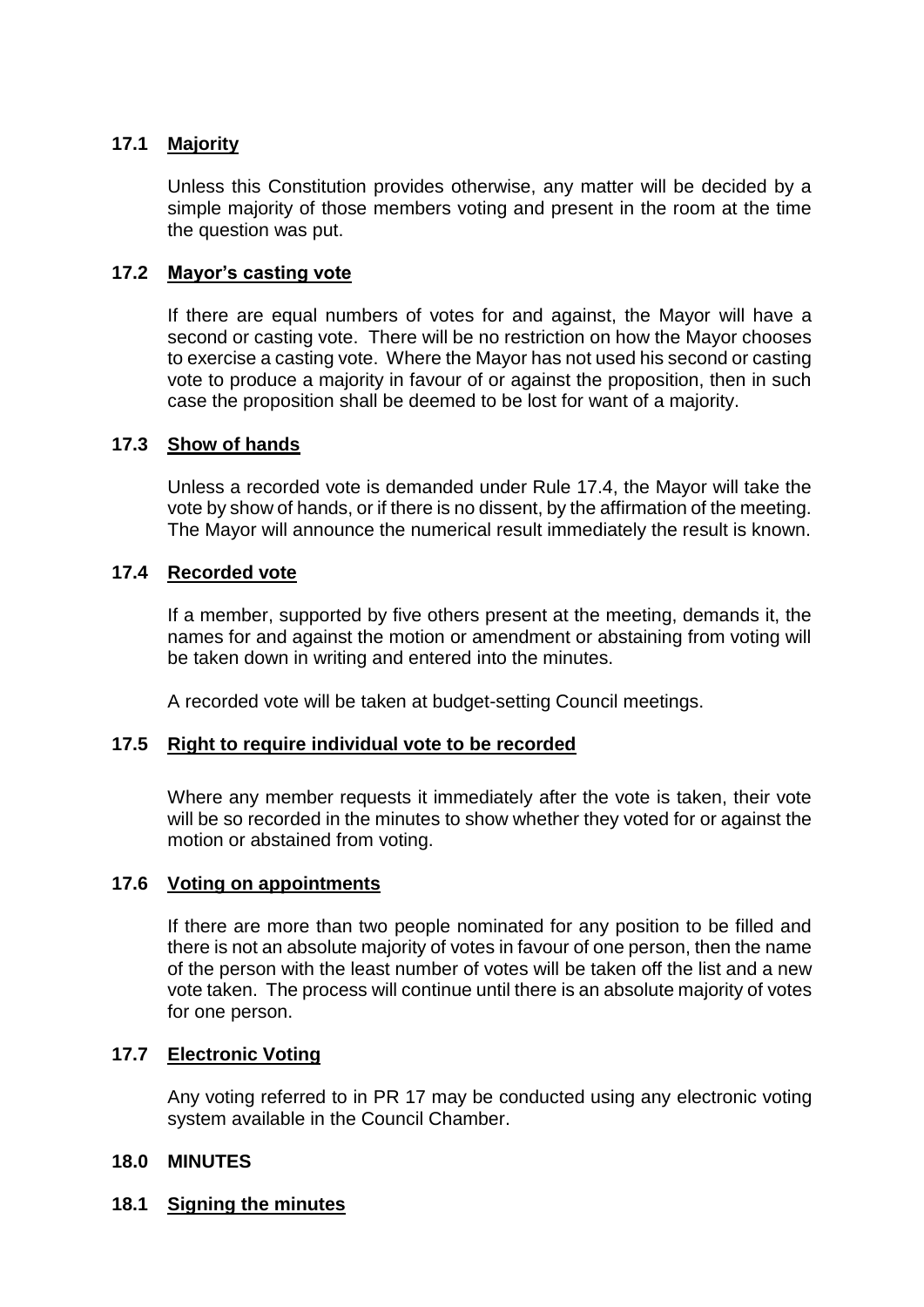The Mayor will sign the minutes of the proceedings at the next suitable meeting. The Mayor will move that the minutes of the previous meeting be signed as a correct record. The only part of the minutes that can be discussed is their accuracy.

# **18.2 No requirement to sign minutes of previous meeting at extraordinary meeting**

Where in relation to any meeting, the next meeting for the purpose of signing the minutes is a meeting called under paragraph 3 of schedule 12 to the Local Government Act 1972 (an Extraordinary Meeting), then the next following meeting (being a meeting called otherwise than under that paragraph) will be treated as a suitable meeting for the purposes of paragraph 41(1) and (2) of schedule 12 relating to signing of minutes.

# **18.3 Form of minutes**

The minutes of the proceedings of meetings of the Council, the Executive, Committees and Sub-Committees shall be recorded on loose leaves consecutively numbered, the minutes of the proceedings of any meeting being signed, and each leaf comprising those minutes being initialled, at the same or next following meeting of the Council by the Chairman, and any minute purporting to be so signed shall be received in evidence without further proof.

- **18.4** Minutes will contain all motions and amendments in the exact form and order the Mayor puts them.
- **18.5** The minutes of the Executive, each Committee and Sub-Committee shall be laid on the table for one half-hour before the next meeting commences and also be available for inspection after each meeting.
- **18.6** The Chairman shall put the question that the minutes of the meeting of the Council, committee or sub-committee held on the .... day of ............... be approved as a correct record.

# **19.0 RECORD OF ATTENDANCE**

All members present during the whole or part of a meeting must sign their names in the attendance register before the conclusion of every meeting to assist with the record of attendance. A summary of the attendance by councillors at the Executive, Committees and Sub-Committees will be published on the Waverley website at the end of each Council year.

# **20.0 EXCLUSION OF THE PUBLIC**

Members of the public and press may only be excluded either in accordance with the Access to Information Rules in Part 4 of this Constitution or Rule 23 (Disturbance by Public).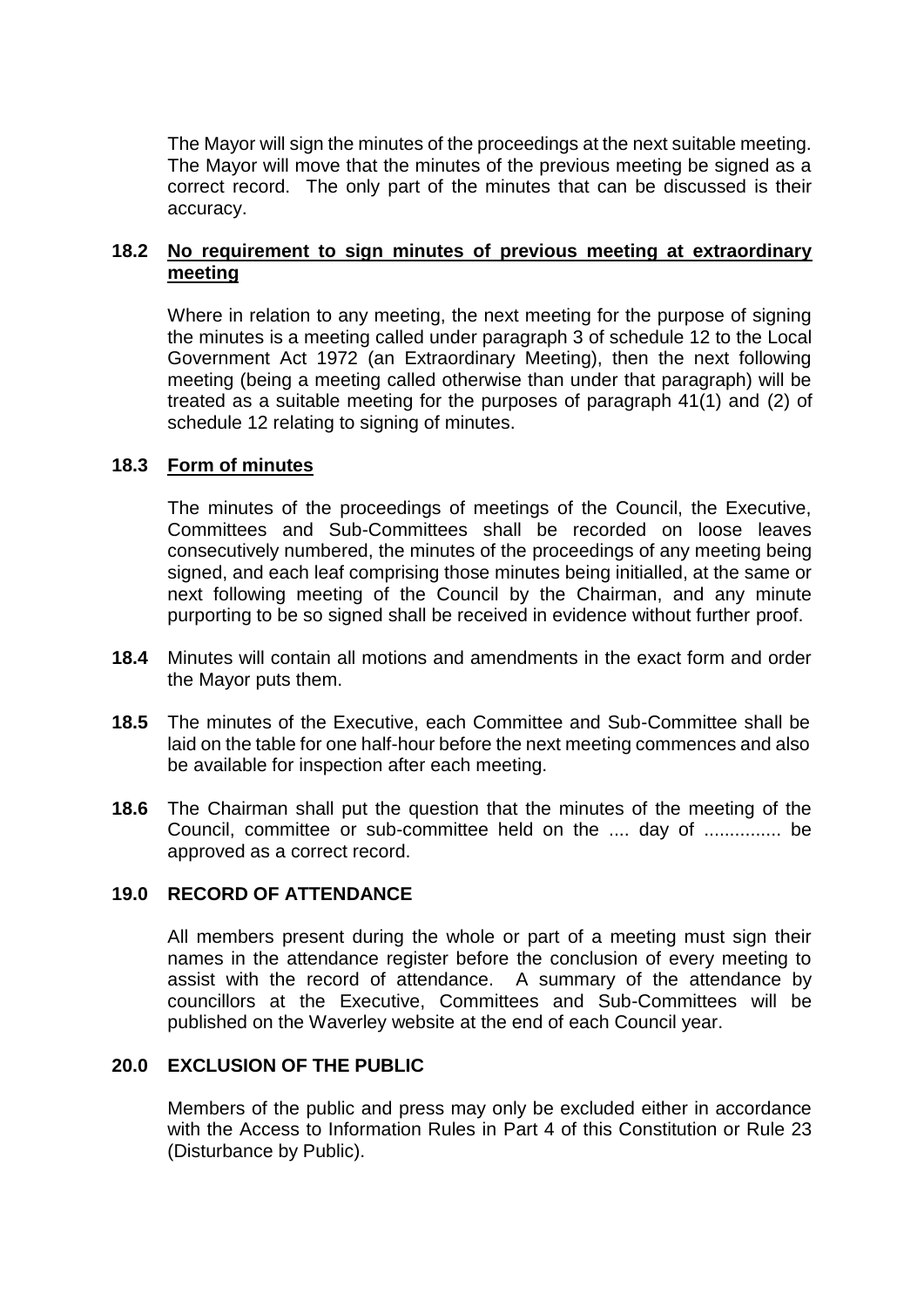# **21.0 MEMBERS' CONDUCT**

#### **21.1 Speaking at the meeting**

When a member speaks at full Council they must address the meeting through the Mayor, but may stand or remain seated, as they prefer. If more than one member indicates they wish to speak, the Mayor will ask one to speak and the others must wait for the Mayor to invite them to speak. Other members must not speak whilst a member is speaking unless they wish to make a point of order or a point of personal explanation.

# **21.2 Mayor standing**

When the Mayor stands during a debate, any member speaking at the time must stop and sit down. The meeting must be silent.

#### **21.3 Member not to be heard further**

If a member persistently disregards the ruling of the Mayor by behaving improperly or offensively or deliberately obstructs business, the Mayor may move that the member be not heard further. If seconded, the motion will be voted on without discussion.

#### **21.4 Member to leave the meeting**

If the member continues to behave improperly after such a motion is carried, the Mayor may move that either the member leaves the meeting or that the meeting is adjourned for a specified period. If seconded, the motion will be voted on without discussion.

#### **21.5 General disturbance**

If there is a general disturbance making orderly business impossible, the Mayor may adjourn the meeting for as long as he/she thinks necessary.

#### **22.0 DISTURBANCE BY PUBLIC**

#### **22.1 Removal of member of the public**

If a member of the public interrupts proceedings, the Mayor will warn the person concerned. If they continue to interrupt, the Mayor will order their removal from the meeting room.

#### **22.2 Clearance of part of meeting room**

If there is a general disturbance in any part of the meeting room open to the public, the Chairman may call for that part to be cleared.

#### **22.3 Photography, video audio or recording meetings**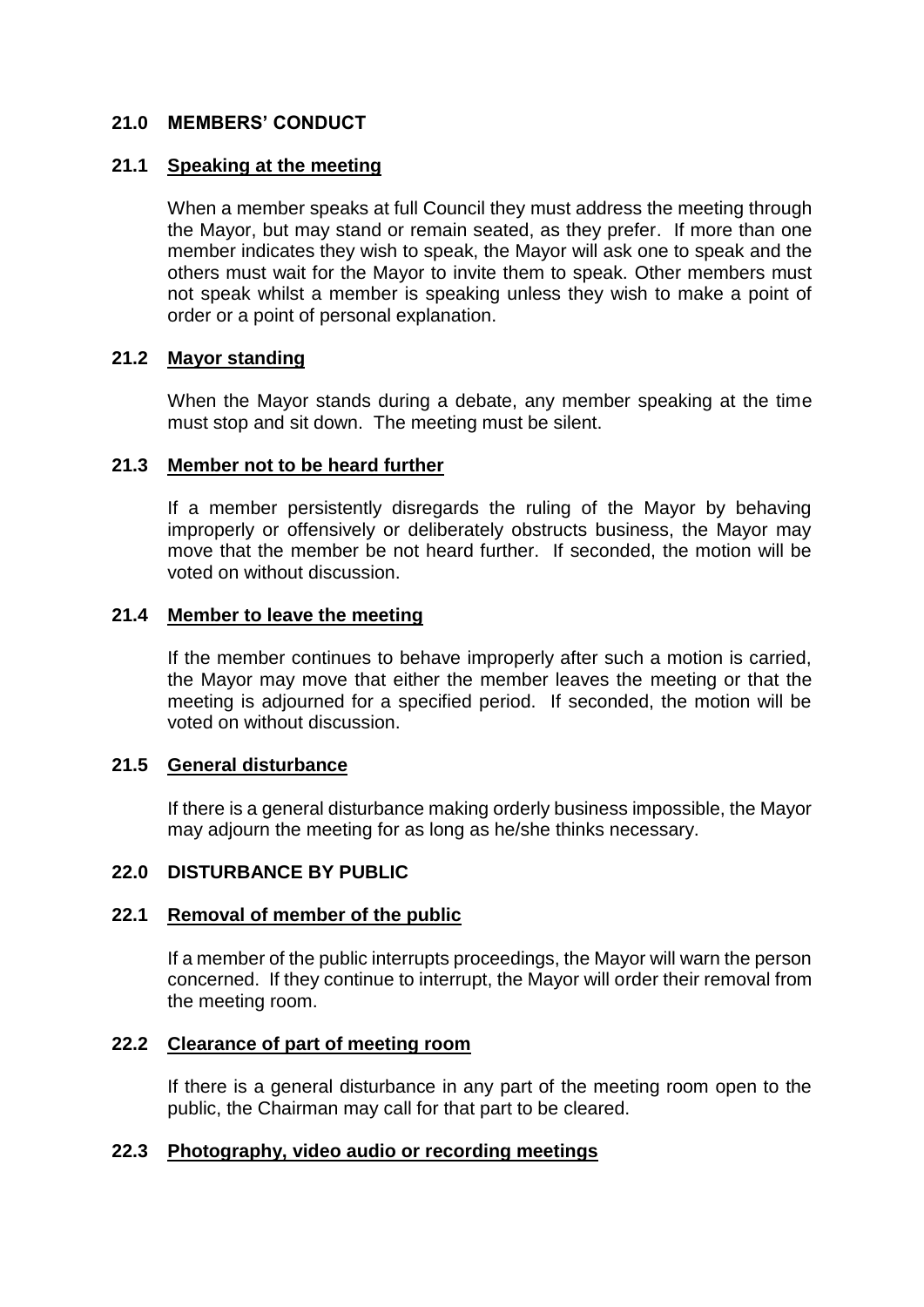Members of the public may take photographs, film and audio-record meetings of the Council, Executive, Committees or Sub-Committees that are open to the public from within the public gallery, provided that it does not disturb other members of the public in the gallery and does not detract from or delay the proper conduct of the meeting.

# **22.4 Reporting on Council Meetings**

Members of the public are able to use social media to report on public meetings from within the public gallery, provided that it does not disturb other members of the public in the public gallery and does not detract from or delay the proper conduct of the meeting. Councillors may also use social media to report on Council meetings.

# **23.0 RIGHTS OF COUNCILLORS TO ATTEND EXECUTIVE, COMMITTEE AND SUB-COMMITTEE MEETINGS**

Any Member of the Council who is not a Member of a Committee or Sub-Committee shall be entitled to attend any meeting of the Executive or that Committee or Sub-Committee, but not to vote, but shall be entitled to speak on any specific item for up to four minutes.

Any Member wishing to do this shall have to give notice specifying the item to the Head of Policy and Governance by noon on the day of the meeting if the meeting begins after 2pm or by 5pm on the previous working day if the meeting commences before 2pm. The Chairman may waive this rule.

Members may seek the consent of the Chairman to present documents or photographs in support of when they speak, but should give the Head of Policy and Governance forty-eight hours' notice, but where this has not been possible the Head of Policy and Governance and Chairman may waive the rule.

- **23. 1** In the case of Area Planning Committee meetings, where a Member addresses the Committee on a matter affecting their ward, they shall have a right to speak again towards the end of the debate to clarify any matters.
- **23.2** A protocol for attendance by Executive Portfolio Holders at Overview and Scrutiny Committees and for attendance by Chairmen of Overview and Scrutiny Committees at Executive meetings is attached at Annexe 3.

# **24.0 SUSPENSION AND AMENDMENT OF COUNCIL PROCEDURE RULES**

# **24.1 Suspension**

Council Procedure Rule 14.4 (content and length of speeches) may be suspended by motion on notice or without notice if at least one half of the whole number of members of the Council are present. Suspension can only be for the duration of the meeting.

# **24.2 Amendment**